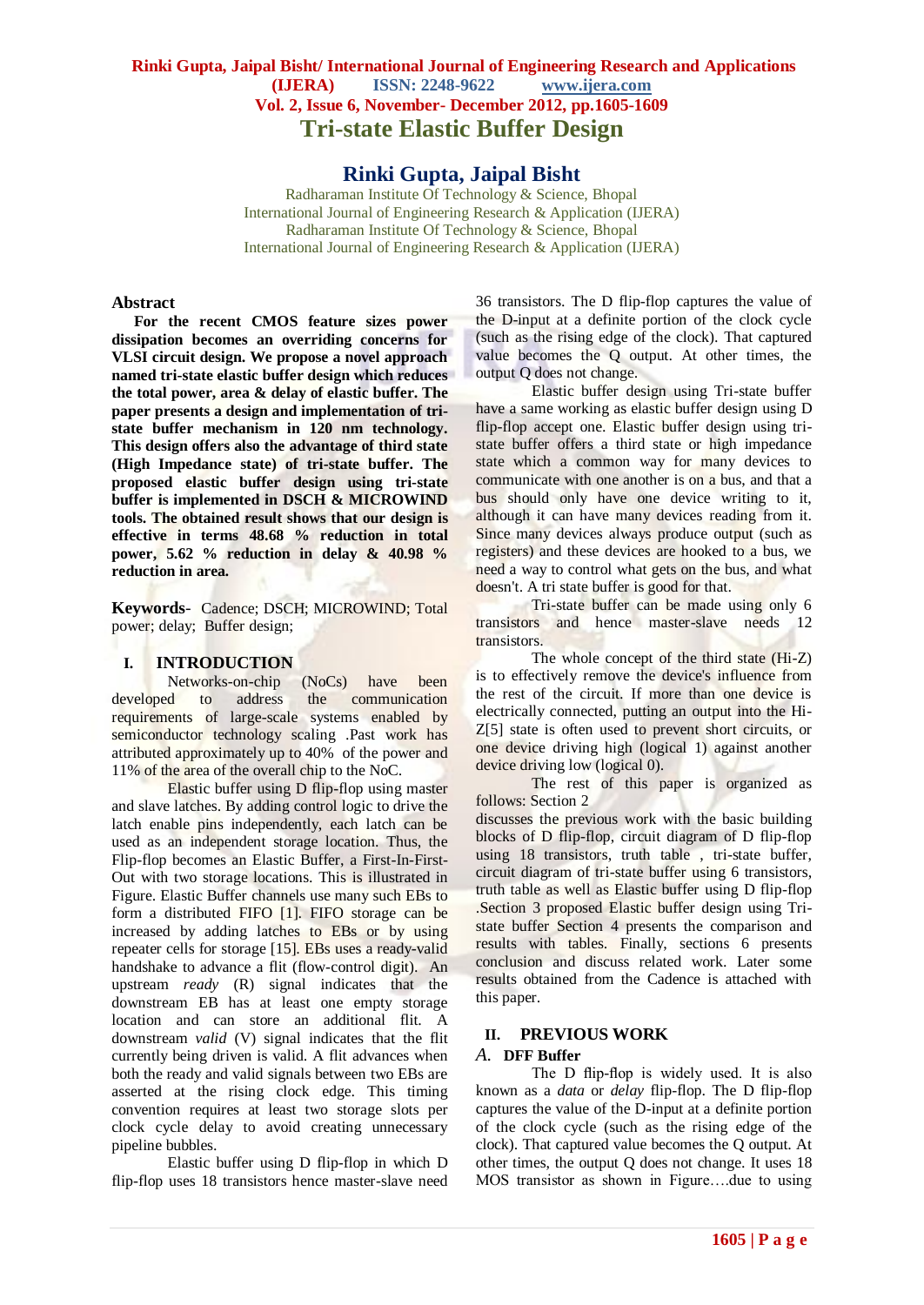## **Rinki Gupta, Jaipal Bisht/ International Journal of Engineering Research and Applications (IJERA) ISSN: 2248-9622 www.ijera.com Vol. 2, Issue 6, November- December 2012, pp.1605-1609**

more number of transistor DFF consumes more power, static and dynamic both and also increase the propagation delay.

Since this buffer uses less transistor hence it consumes less power, static and dynamic both and also have reduced the propagation delay as compared to buffer using DFF.



Figure 1: D Flip-Flop[2]

| Table 1 |  |
|---------|--|
|         |  |

| Clock       | I)  | O(next) |
|-------------|-----|---------|
| Rising edge | 0   | ſ       |
| Rising edge |     |         |
| Non-rising  | non |         |

Truth Table of D flip-flop

## *B.* **Tri-state buffer**

Tri-state or 3-state [logic](http://en.wikipedia.org/wiki/Logic_gate) allows an output port to assume a [high](http://en.wikipedia.org/wiki/High_impedance) impedance state in addition to the 0 and 1 [logic levels,](http://en.wikipedia.org/wiki/Logic_level) effectively removing the output from the circuit. This allows

multiple circuits to share the same output line or lines (such as a [bus\)](http://en.wikipedia.org/wiki/Computer_bus).

The whole concept of the third state (Hi-Z) is to effectively remove the device's influence from the rest of the circuit. If more than one device is electrically connected, putting an output into the Hi-Z state is often used to prevent short circuits, or one device driving high (logical 1) against another device driving low (logical 0).

Basically Tri-state buffer design in two part, (P1,P2) works as a inverter and (Q2, Q3) uses as a enable circuit. When enable is high data will come at the outpu , it may be any logic 0 or 1 and if enable is low the output will be in high impedance state.



Figure 2 : Tri-state Buffer[2]

Table 2

| Enable | Input | Output |
|--------|-------|--------|
|        |       |        |
|        |       |        |
|        |       | $Hi-Z$ |
|        |       | $Hi-Z$ |

Truth Table of Tri-state buffer

## *C.* **Elastic buffer design using D flip-flop**

As mention above when we design elastic buffer using DFF then it consume more power also more propagation delay.If we design elastic buffer using tri-state buffer then it consume less power and propagation delay also it gives the benefits of third logic of tri-state which is high impedance state of it.



Figure 3 : Elastic Buffer using D flip-flop[1]

**1606 | P a g e**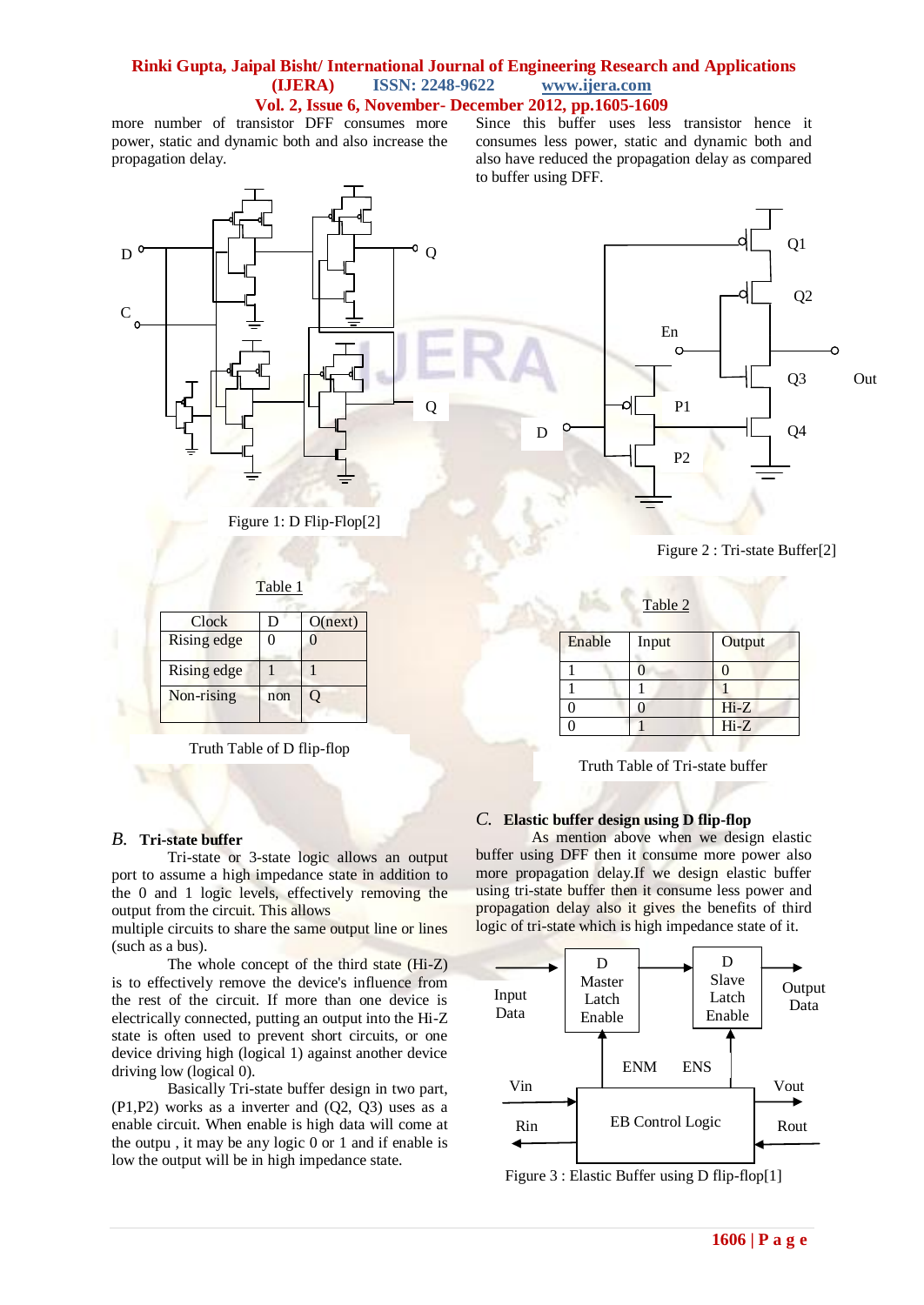## **Rinki Gupta, Jaipal Bisht/ International Journal of Engineering Research and Applications (IJERA) ISSN: 2248-9622 www.ijera.com Vol. 2, Issue 6, November- December 2012, pp.1605-1609**

Elastic buffer using D flip-flop using master and slave latches. By adding control logic to drive the latch enable pins independently, each latch can be used as an independent storage location. Thus, the Flip-flop becomes an Elastic Buffer, a First-In-First-Out with two storage locations. This is illustrated in Figure. Elastic Buffer channels use many such EBs to form a distributed FIFO.

## **III. PROPOSED WORK**

The whole concept of the third state (Hi-Z) is to effectively remove the device's influence from the rest of the circuit. If more than one device is electrically connected, putting an output into the Hi-Z state is often used to prevent short circuits, or one device driving high (logical 1) against another device driving low (logical 0).

When we use tri-state buffer in place of D flip-flop, the number of transistor reduced and remains only six in place of 18 transistors.

 Since we have use two tri-state buffer as master-slave concept hence number of transistor needed is only 12 while master-slave using D flipflop needed 36 transistor hence area cost is reduced.



Figure 4 : Tri-State Elastic Buffer

Figure shows the D flip-flop is replaced by tri state buffer and whenever tri state buffer is enable it will copy the input to output and when it enable is low it goes in high state and do not copy the input into output like the D flip-flop.

 Since tri-state buffer uses less transistor than D flip-flop hence result reduction in power and also reduces static and dynamic power both in some extent.

 When we calculate delay in D flip-flop and tristate buffer for the same reason it also get decrease.

## **IV. COMPARISION**

Total power of elastic buffer design using D flip-flop is 40.90  $\mu$ W and total power of Tri-state elastic buffer design is 20.987 μW. Hence reduction in total power of elastic buffer design using tri-state buffer is 48.68 %. Figure 7 shows the result of output waveform from which total power of elastic buffer design using D flip-flop is calculated and figure 8 shows the output waveform of tri-state buffer from which total power is calculated.

1) Propagation delay of elastic buffer design using D flip-flop is 80 ps and propagation delay in tri-state elastic buffer design is 75.5 ps. Hence reduction in propagation delay is 5.62 %. figure 7 shows the calculator window which shows the propagation delay in D flip-flop and figure 8 shows the calculator window which shows the propagation delay in Tri-state buffer.

2) Area of elastic buffer design using D flip-flop is 1470.3 square meter and area in tri-state elastic buffer design 867.7 square meter. Hence reduction in area is 40.98 %. figure 5 shows the calculator window which shows the area in D flip-flop and figure 6 shows the calculator window which shows the area in Tri-state buffer.

3) When D flip-flop is not enable, there is no change in output but in tri-state when it is not enable output goes in High impedance state.

## **V. CONCLUSION**

We propose a novel approach named tristate elastic buffer design which reduces the total power, delay and area of elastic buffer. Total power of Tri-state elastic buffer is reduced 22.50% as compared to total power of elastic buffer design using D flip-flop. Propagation delay in tri-state elastic buffer is reduced 89.67% as compared to propagation delay of elastic buffer design using D flip-flop. Area in tri-state elastic buffer is reduced 89.67% as compared to area of elastic buffer design using D flip-flop and provide the advantage of high impedance of tri-state buffer.

## **VI. REFERENCES**

- 1) James Balfour and William J. Dally. Design tradeoffs for tiled CMP on-chip networks. In ICS '06: Proceedings of the 20th annual International Conference on Supercomputing,pages 187–198, 2006.
- 2) Title-CMOS VLSI Design: A Circuits and Systems Perspective, Authors[-Neil H. E.](http://www.google.co.in/search?tbo=p&tbm=bks&q=inauthor:%22Neil+H.+E.+Weste%22&source=gbs_metadata_r&cad=5)  [Weste,](http://www.google.co.in/search?tbo=p&tbm=bks&q=inauthor:%22Neil+H.+E.+Weste%22&source=gbs_metadata_r&cad=5) [David Money Harris,](http://www.google.co.in/search?tbo=p&tbm=bks&q=inauthor:%22David+Money+Harris%22&source=gbs_metadata_r&cad=5) Edition-4,<br>Publisher-Addison Wesley, Length-838 Publisher-Addison Wesley, pages
- 3) William J. Dally. Virtual-channel flow control. IEEE Transactionson Parallel and Distributed Systems, 3(2):194–205,1992.
- 4) William J. Dally and Hiromichi Aoki. Deadlock-free adaptive routing in multicomputer networks using virtual channels. IEEE Transanctions on Parallel and Distributed Systems, 4(4):466–475, 1993.
- 5) William J. Dally and Brian Towles. Route packets, not wires: On-chip interconnection networks. In DAC '01: roceedingsof the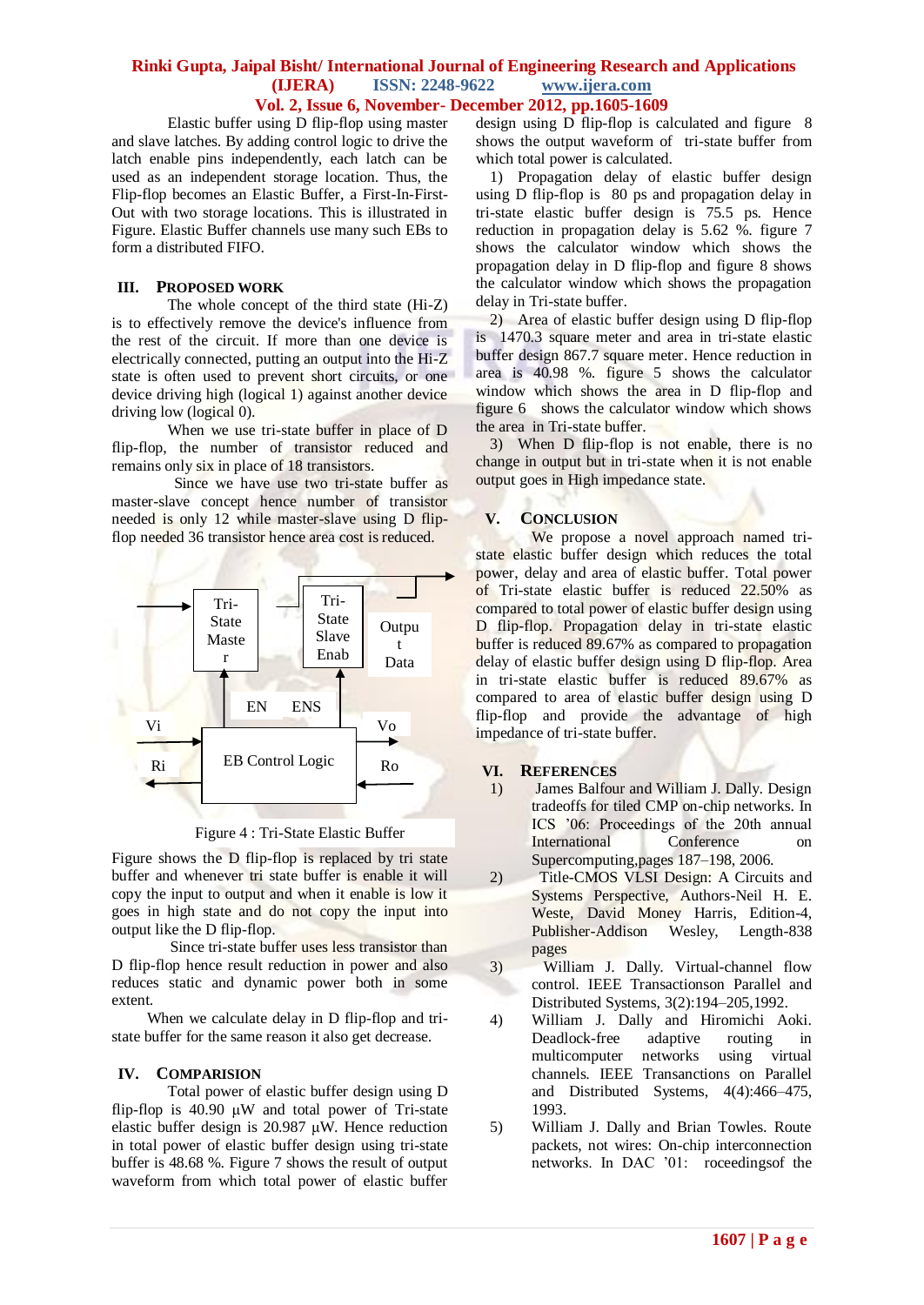# **Rinki Gupta, Jaipal Bisht/ International Journal of Engineering Research and Applications (IJERA) ISSN: 2248-9622 www.ijera.com**

**Vol. 2, Issue 6, November- December 2012, pp.1605-1609**

38th Conference on Design Automation, pages 684–689, 2001.

- 6) William J. Dally and Brian Towles. Principles and Practices of Interconnection Networks. Morgan Kaufmann Publishers Inc., San Francisco, CA, USA, 2003.
- 7) Giovanni de Micheli and Luca Benini. Networks on chip:A new paradigm for systems on chip design. In DATE '02:Proceedings of the conference on Design, Automation and Test in Europe, page 418, 2002.
- 8) Mike Galles. Spider: A high-speed network interconnect.IEEE Micro, 17(1):34–39, 1997.[9] Andreas Hansson, Kees Goossens, and Andrei R˘adulescu. Avoiding messagedependent deadlock in network-based systems on chip. VLSI Design, May 2007.
- 9) Ron Ho, Ken Mai, and Mark Horowitz. Efficient on-chip global interconnects. In Symposium on VLSI Circuits, pages 271– 274, 2003.
- 10) John Kim, William J. Dally, and Dennis Abts. Flattened butterfly: a cost-efficient topology for high-radix networks. In ISCA '07: Proceedings of the 34th annual International Symposium on Computer Architecture, pages 126–137, 2007.
- 11) Jong H. Kim, Ziqiang Liu, and Andrew A. Chien. Compressionless routing: a framework for adaptive and fault-tolerant routing. SIGARCH Computer Architecture News, 22(2):289–300, 1994.
- 12) Avinash Kodi, Ashwini Sarathy, and Ahmed Louri. Design of adaptive communication channel buffers for low-power area-efficient network-on-chip architecture. In ANCS 7:Proceedings of the 3rd ACM/IEEE Symposium on Architecture for Networking and Communications Systems, pages47–56, 2007.
- 13) Jian Liu, Li-Rong Zheng, and H. Tenhunen. A guaranteedthroughput switch for networkon-chip. In Proceedings of International Symposium on System-on-Chip, pages 31– 34, 2003.
- 14) Masayuki Mizuno, , William J. Dally, and Hideaki Onishi.Elastic interconnects: repeater-inserted long wiring capable of compressing and decompressing data. In ISSCC '01: Proceedings of IEEE International Solid-State Circuits onference, pages 346–347, 464, 2001.
- 15) Robert Mullins, Andrew West, and Simon Moore. Lowlatency virtual-channel routers for on-chip networks. In ISCA '04: Proceedings of the 31st annual International Symposium on Computer Architecture, page 188, 2004*.*



 Figure 5: Area in Elastic buffer design using D flipflop

| Properties of example                    |                                                                   |                                       | ЮI                                   |                                                                           | $-5$                      |
|------------------------------------------|-------------------------------------------------------------------|---------------------------------------|--------------------------------------|---------------------------------------------------------------------------|---------------------------|
| General   Miscallenous                   |                                                                   |                                       |                                      |                                                                           |                           |
|                                          | Technology and Design rules<br>CMOS 0.12um - 6 Metal(default.rul) | Set as default technology             |                                      | $\hat{\mathbf{z}}$                                                        |                           |
|                                          | Detail of design rules                                            |                                       |                                      |                                                                           |                           |
| Structure<br>boxes:                      | 6843/300000                                                       | 2.3% full                             |                                      |                                                                           |                           |
| text :                                   | 86/2000                                                           | 4.3% full                             |                                      |                                                                           |                           |
| main array. 0 x 0                        |                                                                   | 0.0% full                             |                                      |                                                                           |                           |
| -Layout Size                             |                                                                   | Electrical Properties                 |                                      |                                                                           |                           |
|                                          | Width:120.1µm (2002 lambda)<br>Height 12.2um (204 lambda)         | electrical nodes :<br>Click "Extract" |                                      |                                                                           |                           |
|                                          | Surf:1470.3um2 (0.0 mm2)                                          | nMOS devices<br>Click "Extract"       |                                      |                                                                           |                           |
|                                          |                                                                   | pMOS devices:<br>Click "Extract"      |                                      |                                                                           |                           |
|                                          |                                                                   |                                       |                                      |                                                                           |                           |
|                                          | $\bullet$ ok                                                      | Sa Extract                            |                                      |                                                                           |                           |
|                                          |                                                                   |                                       |                                      |                                                                           |                           |
|                                          |                                                                   |                                       |                                      |                                                                           |                           |
|                                          |                                                                   |                                       |                                      |                                                                           |                           |
|                                          |                                                                   |                                       |                                      |                                                                           |                           |
|                                          |                                                                   |                                       |                                      |                                                                           |                           |
|                                          |                                                                   |                                       |                                      |                                                                           |                           |
|                                          |                                                                   |                                       |                                      |                                                                           |                           |
|                                          |                                                                   |                                       | <b>STATISTICS</b>                    | and the fact of the the top the team of the contract of the second second | <b>DESCRIPTION</b>        |
|                                          |                                                                   |                                       |                                      |                                                                           |                           |
|                                          |                                                                   |                                       |                                      |                                                                           |                           |
| Compiling complete, No error<br>121x15um |                                                                   |                                       | CMOS 0.12um - 6 Metal (1.20V, 3.30V) |                                                                           |                           |
| <b>El</b> start                          | <b>De</b> pen drive                                               | <b>Co</b> Software Mcrowind 2         | W lakesh.doc - Mcrosof               | black [1] - Microsoft<br>Microwind2                                       | <b>Critics</b><br>7:57 AM |

Figure 6 : Area in tri-state elastic buffer design



Figure 7 : Output waveform of Elastic buffer design D f-f